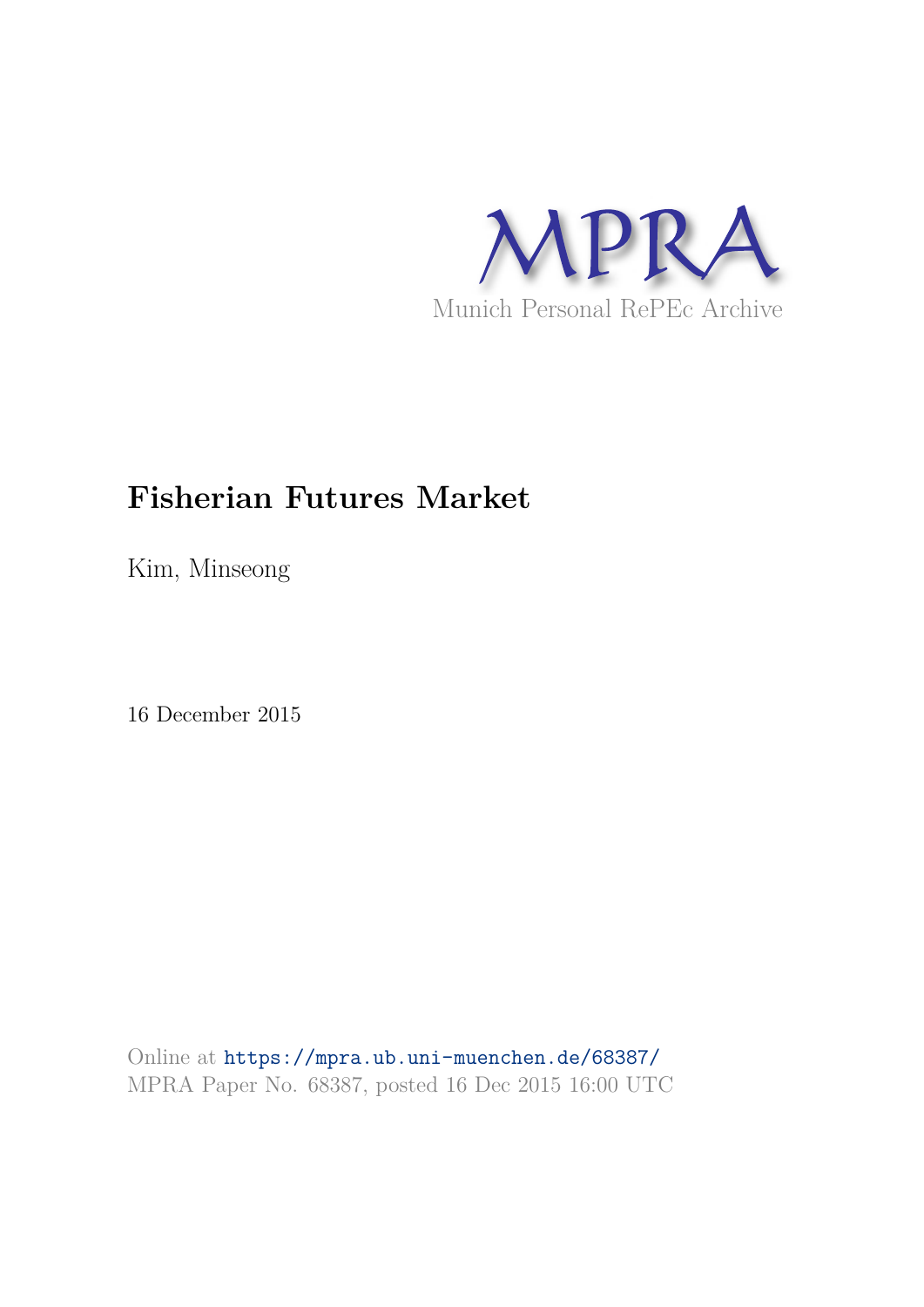# Fisherian Futures Market

Minseong Kim

2015/12/16

#### Abstract

The very fact that utility maximization in real business cycle and New Keynesian models is intertemporal suggests the possibility of a Fisherian intertemporal futures market, which is not state-contingent. Ex-ante speaking, the addition of a futures market does not result in any difference, but the addition does make difference ex-post. Furthermore, New Keynesian models rely on nominal effects, and what would introduction of a Fisherian futures market mean for these models? This paper answers this question by presenting a model that features Fisherian intertemporal futures markets.

### 1 Interpreting New Keynesian models

Many DSGE models start from some utility function specified. Let us for now specify the utility maximization form for a representative household, assuming there is no capital in an economy, of following:

$$
V(C, N) = \max_{C_t, N_t} \sum_{t=0}^{\infty} \beta^t \left[ \frac{C_t^{1-\sigma}}{1-\sigma} - \frac{N_t^{1+\chi}}{1+\chi} \right]
$$
(1)

under budget constraint:

$$
C_t + Q_t B_t \le W_t N_t + B_{t-1} + \Pi_t \tag{2}
$$

where  $C_t$  is consumption,  $N_t$  is labor used in each period,  $\beta$  is time preference.  $Pi_t$  is profit dividends earned and  $B_t$  is quantity of one-time bond purchased that pays off  $B_t$  at time  $t+1$  with  $Q_t$  representing price of bond of one quantity of bond  $B_t$  at time t.  $W_t$  is real wage received.

As with generally other DSGE models, this suggests foundation in Arrow-Debreu models, where every commodity is a state-contingent claim.

One may however also postulate a futures market - where every futures claim is enforced. In this market at present time  $t = 0$ , one pays for future  $(t > 0)$ delivery of k quantity of some good at  $t = 0$  and is guaranteed to get exactly that k quantity at some  $t > 0$ .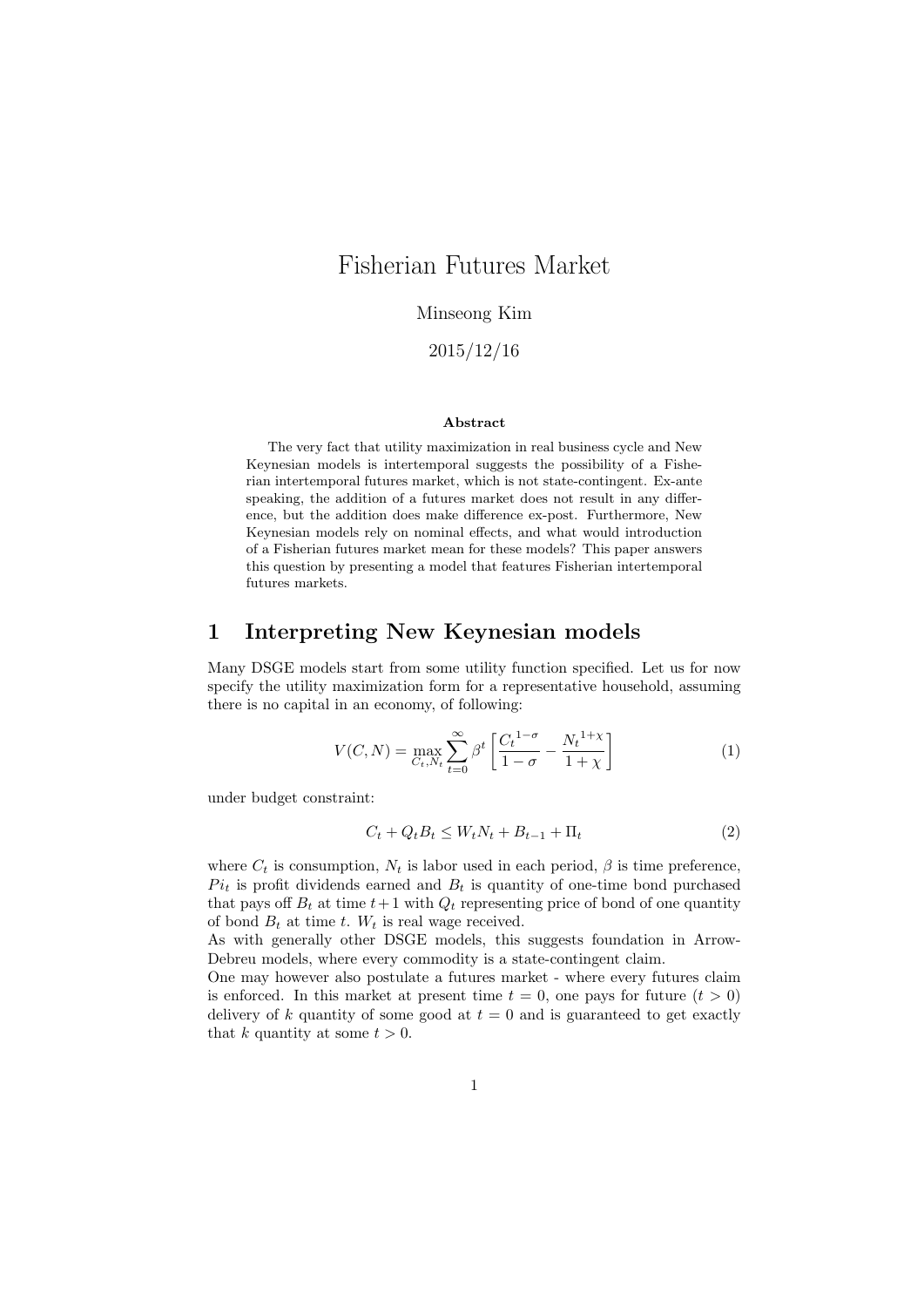For a representative household, using a futures market brings equal ex-ante utility maximization, and from an expected utility theory perspective, there is no reason why a household would not use a futures market. The equivalence can be checked with the slightly different budget constraint:

$$
\sum_{t=0}^{\infty} \left[ X_t C_t \right] \le \sum_{t=0}^{\infty} \left[ F_t W_t N_t + \Pi_t \right] \tag{3}
$$

The question then arises: how would introduction of nominal factors, such as price stickiness, into this class of models be justified? If there are costs to changing price or obtaining information, then an one-time search would provide benefits also. In practice, some firms perish, and type of goods changes - but the class of models being described here assume ergodicity. If ergodicity cannot be assumed that there is even no point of discussion here, as all models are going to be invalid. Fortunately, a half-answer actually comes from a simple observation.

Suppose every agent participates in a Fisherian futures market. Firms use Cobb-Douglas technology:

$$
Y_t(i) = A_t \left[ N_t(i) \right]^{1-\alpha} \tag{4}
$$

where  $i \in [0, 1]$  refers to individual firm, and all firms share technology access  $A_t$ . If  $A_t$  is stochastic, then shocks would disturb ex-ante expectations. If  $A_t$ suffers from positive shock, then  $Y_t$  would be greater than demanded  $Y_t$ . If  $A_t$ suffers from negative shock, then  $Y_t$  would be less than demanded  $Y_t$ . There are two main directions to resolve this problem:

- Renegotiations are allowed.
- There are some agents that wish to purchase consumption goods at a spot market, while others prefer to plan ahead-of-time at futures markets.

In either case, some effects similar to price and wage stickiness can be introduced, even though all effects are rationally optimal.

## 2 Fisherian Futures Market Model

This section first deals with the latter item in the list from the previous section. In this economy, for goods dated for delivery at time  $t = 0$ ,  $\theta$  of all household agents purchase the goods at  $t = 0$ ,  $\theta^2$  of agents purchase rights for the goods at  $t = -1$  (futures market),  $\theta^3$  of agents purchase rights for the goods at  $t = -2$ (futures market) and so on. To normalize properly,

$$
\sum_{t=-\infty}^{0} \theta^{-t+1} = \frac{\theta}{1-\theta} = 1\tag{5}
$$

meaning  $\theta = 0.5$ . The choice is completely arbitrary, and may be generalized for extensions.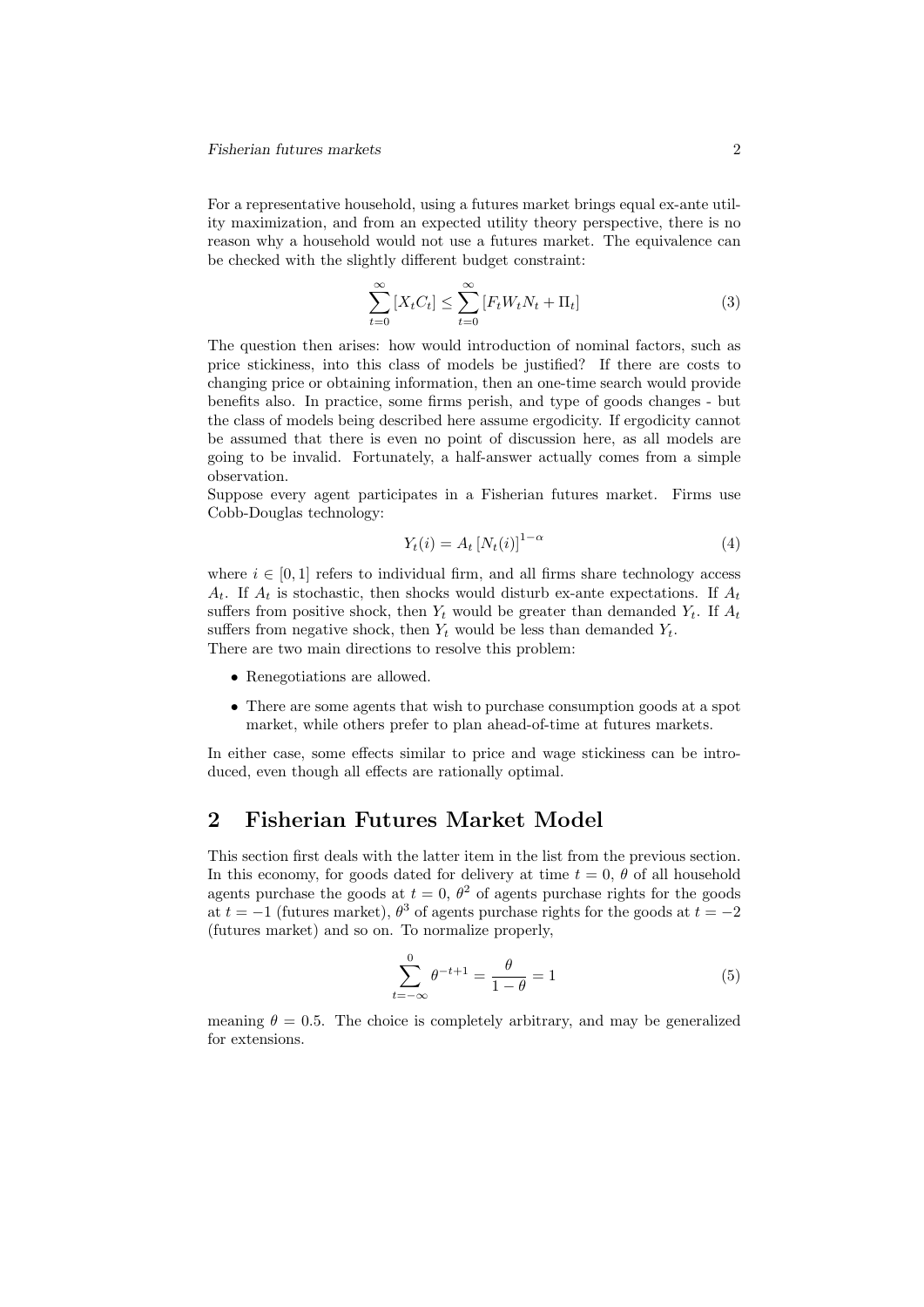Assume that every agent shares the same utility form described in Equation 1. Let  $N_t = N_{t,a} + N_{t,b}$ , where  $N_{t,a}$  refers to labor amount pre-determined in futures market.  $Y_t = Y_{t,a} + Y_{t,b} = C_{t,a} + C_{t,b}$ . The equilibrium condition for remaining people is:

$$
\left(d_t C_{t,b}\right)^{\sigma} \left(d_t N_{t,b}\right)^{\chi} = (1 - \alpha) A_t N_t^{\alpha} \tag{6}
$$

where  $d_t$  is the coefficient used to normalize  $N_{t,b}$  and  $Y_{t,b}$  for utility maximization calculation. d is determined from the no-shock case:

$$
\left(d_t\theta\bar{Y}_t\right)^\sigma \left(d_t\theta\bar{N}_t\right)^\chi = (1-\alpha)\bar{A}_t\bar{N}_t^\alpha \tag{7}
$$

where  $\bar{Y}_t, \bar{N}_t, \bar{A}_t$  refer to the no-technology-shock case. Assume for convenience  $\alpha = 0$ . That is,  $Y_t = A_t N_t$ . Then,

$$
d_t^{\sigma + \chi} C_{t,b}{}^{\sigma} N_{t,b}{}^{\chi} = A_t \tag{8}
$$

Convert this into:

$$
d_t^{\sigma+\chi} \left(Y_t - C_{t,a}\right)^{\sigma} \left[\frac{Y_t - Y_{t,a}}{A_t}\right]^{\chi} = A_t \tag{9}
$$

Thus,  $Y_t$  and  $N_t$  are determined.

# 3 Fisherian Futures Market with Passive Firms and Renegotiation Model

Let us again think of the case where all of households, or the representative household participates completely in a Fisherian Futures market at some starting time  $t = -k$  with  $k > 0$ . The contracts are strictly enforced without any incurred monitoring costs, and no deviation can be possible, as assumed before. Assume as done before that no collateral is required.

As seen before, in case of negative technology shock, contracts cannot be followed by the representative firm. Let us for now assume that in case of any technology shock at present time  $t = 0$ , both positive and negative, the representative firm can renegotiate wage and labor amount with the representative household at  $t = 0$  and only for  $t = 0$ .

It is clear that the representative household, with its contracts mandating enforcement, would not agree to any agreement that provides less wage and more labor amount. Thus, the firm is forced to provide more wage and induce the household to work equivalently or more.

In case of negative technology shock, the firm produces less than what it needs to, and thus requires bidding up wage to produce remaining goods. The minimum wage demanded is:

$$
Y_{t,a}^{\sigma} \left[ \left( \frac{Y_{t,a}}{A_t} \right)^{1/(1-\alpha)} \right]^{\chi} \tag{10}
$$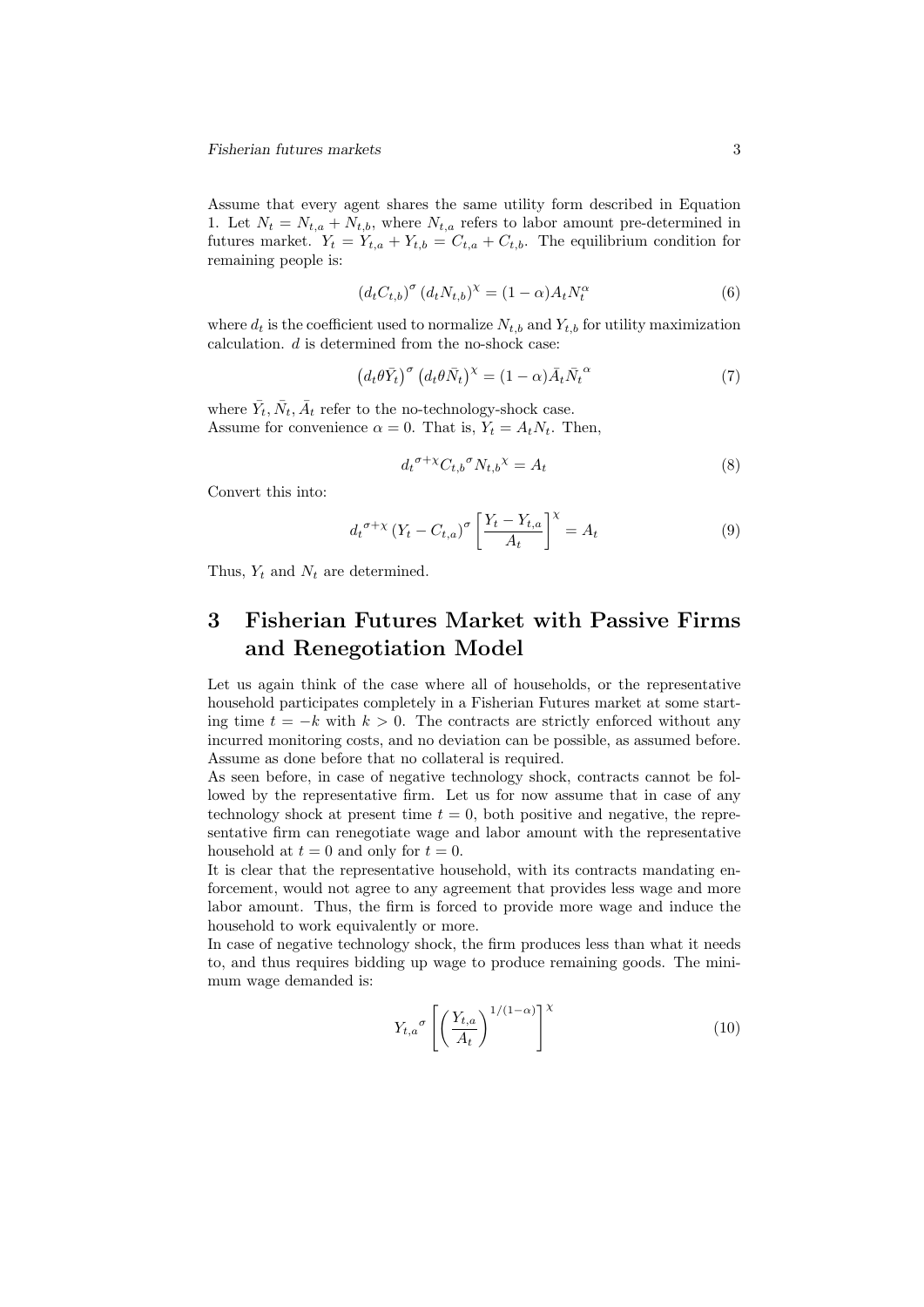(Recall that there is only A-type agent here, and  $Y_t t$ ,  $a, A_t$  are given at present time  $t = 0.$ 

The firm must provide at minimum this wage if any negative technology shock on  $A_t$  occurs, and this is guaranteed to be greater than the previously negotiated wage at  $t = -k$ .

In case of positive technology, the firm produces more than what it needs to, and the firm may attempt generating more profit. But agents already spent all of their endowments due to the binding futures contract. Thus, the household must be given additional wage to consume surplus goods, and this in turn means producing additional goods. The wage is given in such a case by:

$$
(1 - \alpha)A_t N_t^{-\alpha} = \left[A_t N_t^{1 - \alpha}\right]^\sigma N_t^{\chi} \tag{11}
$$

Unlike the negative shock case, the equilibrium labor amount and wage is not determined by labor force. In both negative and positive shock cases, wage increases.

Let the solution of Equation 11 for labor  $N_t$  be  $\phi\{N_t\}$  and the solution of Equation 11 for output  $Y_t$  as  $\phi\{Y_t\}$ .

This observation shows that  $Y_{t,a}$  should not be equal to  $CE(Y_t) = E_{t'}[A_t] \gamma \{N_t\}$ where  $\gamma\{N_t\}$  is the optimal  $N_t$  assuming that no shock ever occurs after time t ′ , the time of the Fisherian futures market. The other way of saying this is that  $Y_{t,a}$  does not possess certainty equivalence.  $Y_{t,a}$  is determined from the following equation:

$$
G_1' = \int_0^\lambda Y_{t,a} p(A_t) dA_t \tag{12}
$$

$$
G_2' = \int_{\lambda}^{\infty} \phi\{Y_t\} p(A_t) dA_t \tag{13}
$$

$$
G_1' + G_2' = CE(Y_t)
$$
\n(14)

where

$$
\lambda = \frac{Y_{t,a}}{\left[N_{t,a}\right]^{1-\alpha}}\tag{15}
$$

and  $\phi\{Y_t\}$  is from Equation 11. Solving the equation to get  $N_{t,a}$  gives the solution for  $Y_{t,a}$  also.

One characteristic of this equilibrium is that in case an economy follows a no-shock path for  $A_t$ , the household gets less than they could have gotten if they used the spot market. But their expected consumption remains certaintyequivalent, as should be.

#### 3.1 Collaterals

The representative firm may instead ask for collaterals on the household, in the following way (completely state-contingent collaterals are not considered, though some degree of state contingency would be there):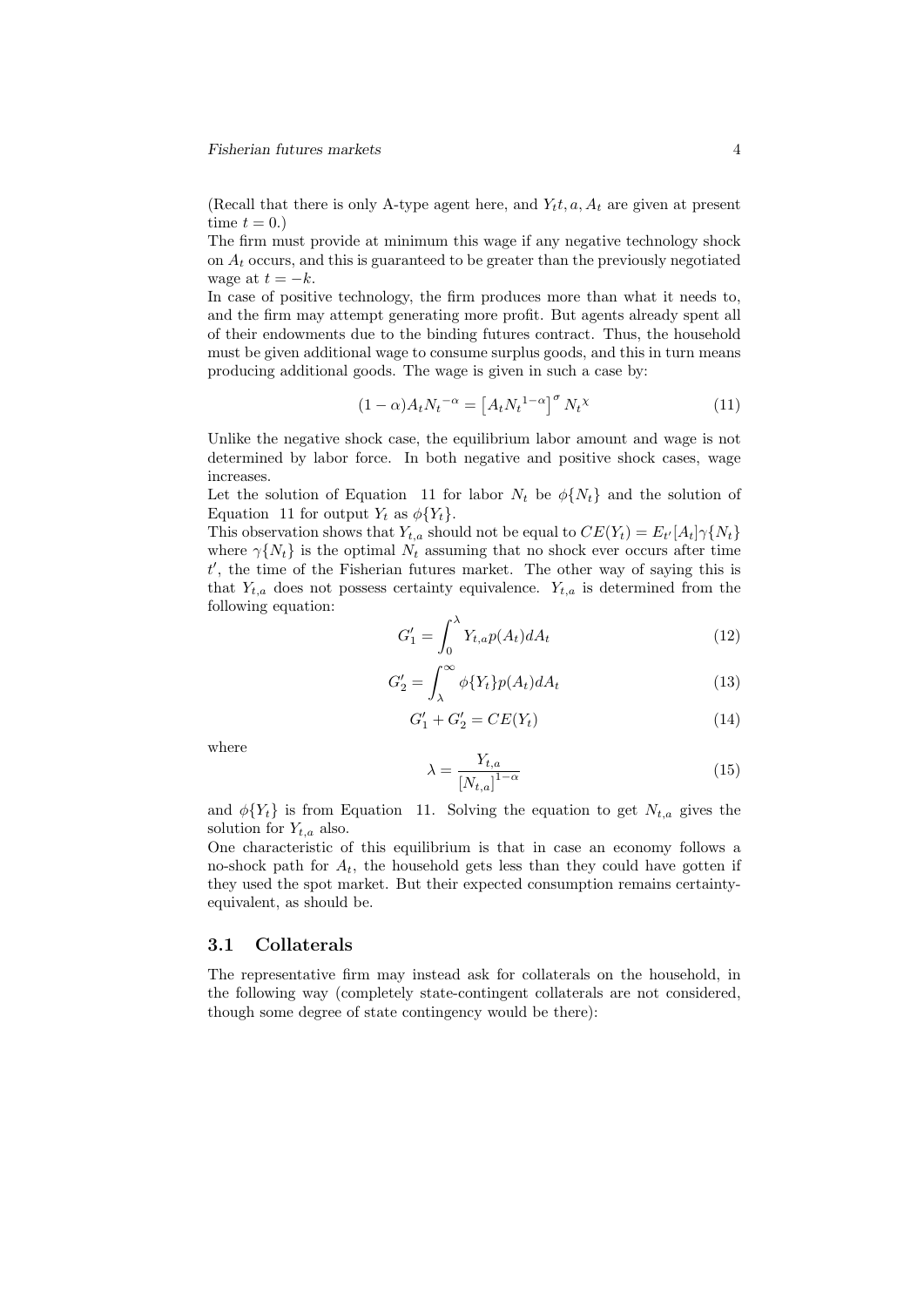• The household provides "collaterals" for using a Fisherian futures market, and the firm returns them to the household whenever actual  $A_t$  is greater than expected  $A_t$ . The firm returns only  $L_t - (Y_{t,a} - [A_t N_{t,a}]^{1-\alpha})$  out of collaterals, where  $L_t$  is the amount of collaterals, if  $A_t$  is lower than expected  $A_t$  but with  $Y_{t,a} < A_t [N_{t,a}]^{1-\alpha} + L_t$ . The firm returns nothing on collaterals whenever  $Y_{t,a} \geq A_t [N_{t,a}]^{1-\alpha} + L_t$ .

To make expectations rationally consistent and have certainty equivalence properties for  $Y_{t,a}$ , the following condition is required for any Fisherian futures market at time  $t'$  with  $t' < t$ :

$$
G_1 = \int_0^s (Y_{t,a} - L_t) p(A_t) dA_t \tag{16}
$$

$$
G_2 = \int_s^{s_2} A_t [N_{t,a}]^{1-\alpha} p(A_t) dA_t
$$
 (17)

$$
G_3 = \int_{s_2}^{\infty} \phi\{Y_t\} p\left(A_t\right) dA_t \tag{18}
$$

$$
G_1 + G_2 + G_3 = s_2[N_{t,a}]^{1-\alpha} = Y_{t,a}
$$
\n(19)

where

$$
s = \frac{E_{t'}[A_t](N_{t,a})^{1-\alpha} - L_t}{[N_{t,a}]^{1-\alpha}} \tag{20}
$$

$$
s_2 = E_{t'}[A_t] \tag{21}
$$

and  $\phi\{Y_t\}$  comes from Equation 11.

It is true that collaterals do not have to be set to satisfy certainty equivalence of  $Y_{t,a}$ , if consistent expectations are only desired. But from monetary/government authorities perspectives, if they have powers to control collaterals and their required amount, these properties may be desirable.

#### 3.2 Possible extensions

For now, I have assumed that there is infinite cost in violating a contract. In practice, firms violate a contract and suffer from finite costs. This means that firms and agents play negotiation/renegotiation games.

Furthermore, relating to the same fields mentioned,  $A_t$ , in practice, is only partly observable for household agents, or "principals." This means that principalagent problems must be included as part of the model. All of these are the domains of several fields, such as mechanism design, game theory, industrial organization and so on. I will not discuss them for simplicity.

## 4 Conclusion

The presentation above shows how to introduce past-dependence of a real variable by introducing a Fisherian futures market and without introducing real and